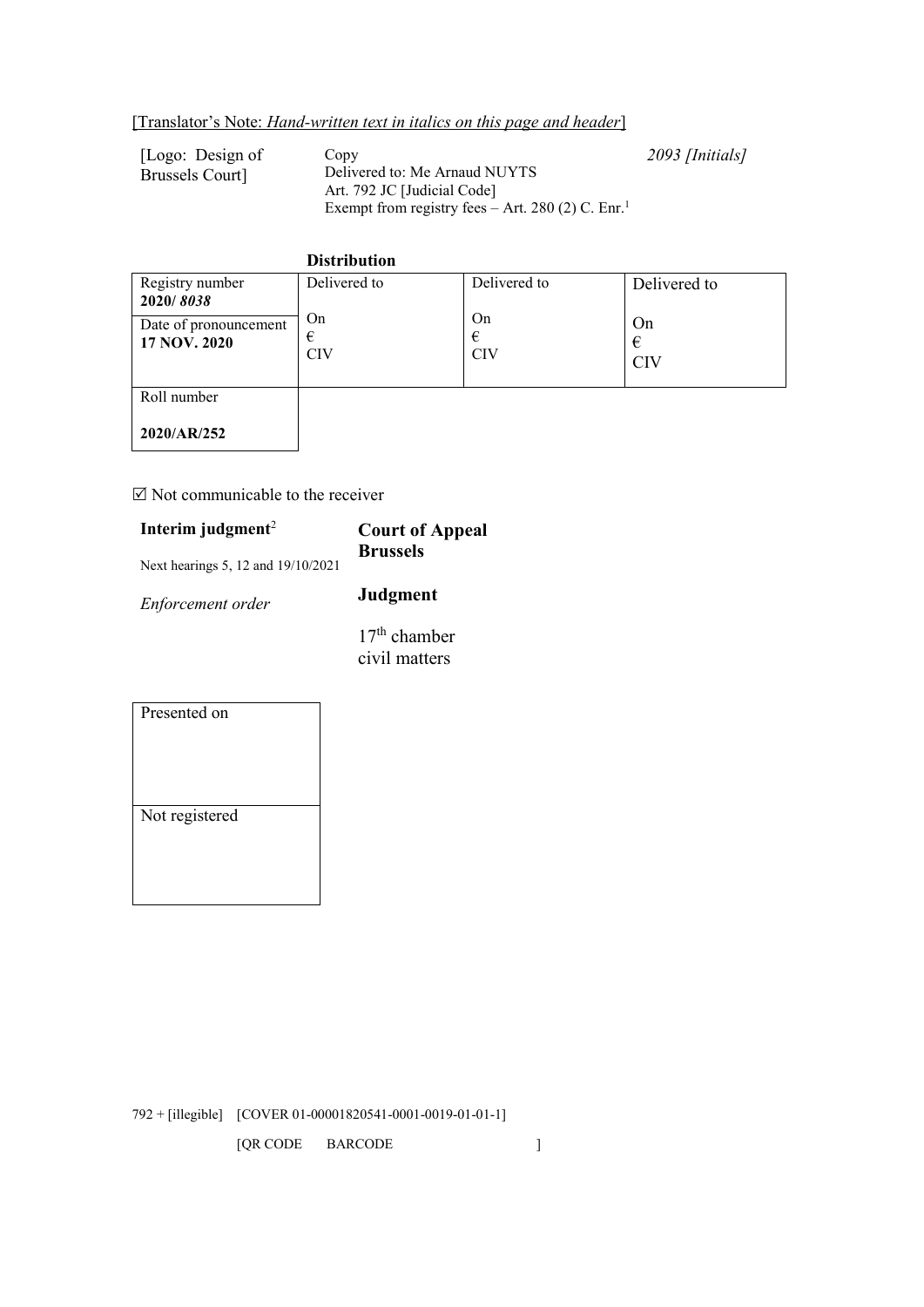# **In the case of:**

**REPUBLIC OF KAZAKHSTAN,** represented by its minister of justice, whose ministry address is 010000 ASTANA – KAZAKHSTAN, Left Bank, Mangilik El Street 8, House of Ministries 13,

Appellant

Represented by Maîtres Arnaud NUYTS and Bruno HARDY, lawyers at 1000 BRUSSELS, boulevard de l'Empereur 3,

Litigants' counsel: Maîtres Arnaud NUYTS and Michael HOUBBEN

Against:

- 1. **Anatolie STATI**, residing at CHISINAU, MD-2008 MOLDOVA, Dragomina Street, 20
- 2. **Gabriel STATI**, residing at CHISINAU, MD-2008 MOLDOVA, Ghioceilor Street, 1 A,
- 3. **ASCOM GROUP S.A**., foreign registered company, with registered address in CHISINAU, MD-2009 – MOLDOVA, Mateevici Street, 75 A,
- 4. **TERRA RAF TRANS TRAIDING LTD**, foreign registered company, with registered address in GIBRALTAR, Line Wall Road, 13/1

Respondents

Represented by Maîtres Sophie JACMAIN, François van DROOGHENBROECK and Stan BRIJS, lawyers at 1000 BRUSSELS, chaussée de La Hulpe, 120,

Litigants' counsel: Maîtres François van DROOGHENBROECK and Léonard MAISTRIAUX.

\*\*\*\*

[PAGE 01-00001820541-0002-0019-01-01-4]

[QR CODE ]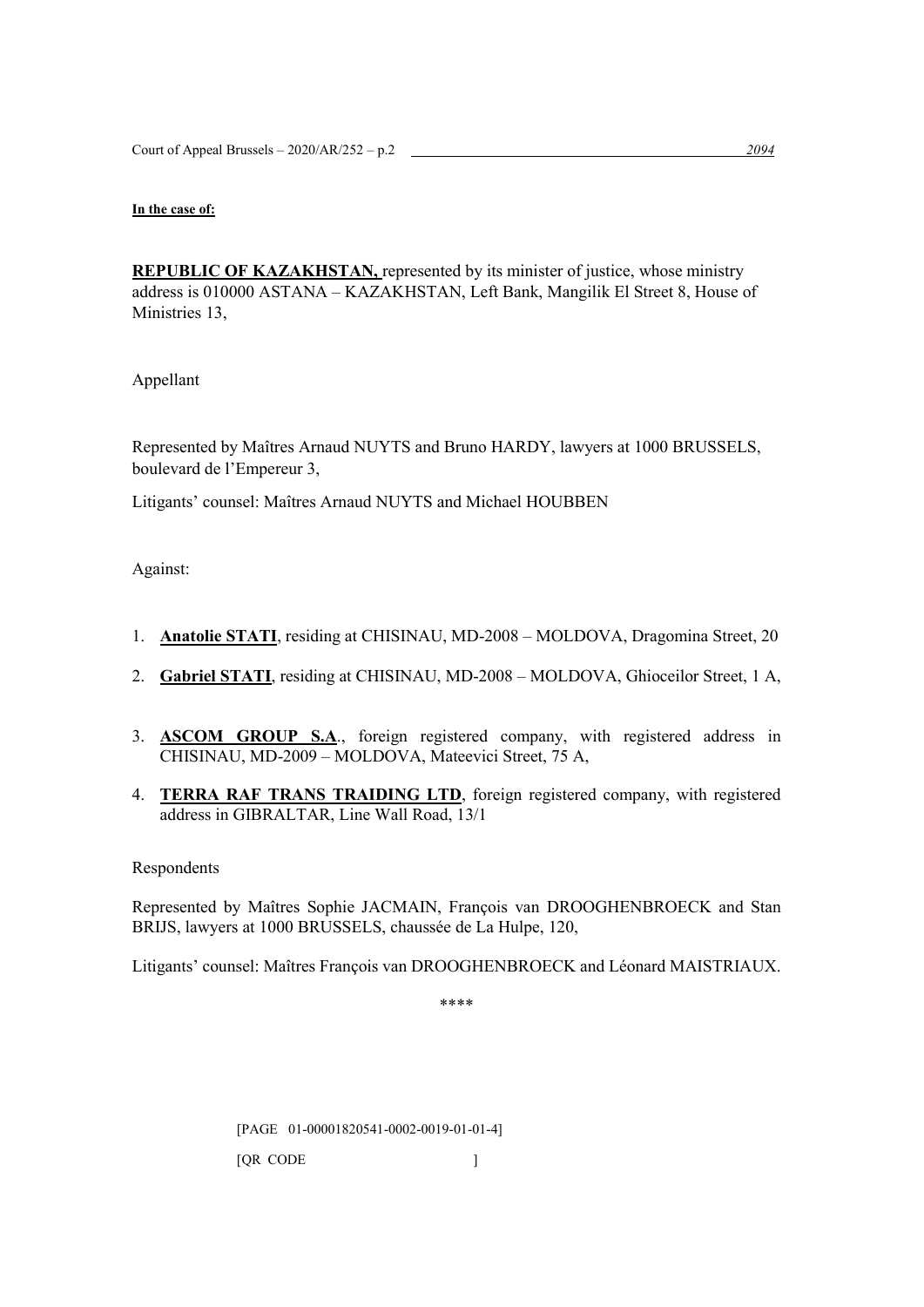The court sits to hear an application to appeal filed on 17 February 2020 against a judgment rendered by the French-speaking Court of First Instance of Brussels, Enforcement Chamber, dated 20 December 2019. No notice of this judgment has been filed.

The dispute mainly concerns a third-party application against an enforcement order pronounced on 11 December 2017 by the French-speaking Court of First Instance of Brussels granting the enforcement order for two arbitral awards rendered (respectively) on 19 December 2013 and 17 January 2014, the latter being a corrective award.

The first judge declared the application of the Republic of Kazakhstan, hereinafter referred to as 'Kazakhstan' admissible but unfounded and ordered Kazakhstan to pay the expenses of the current respondents, defendants before the first judge, hereinafter the 'Stati parties' in the sum of 36,000 euros (PO). 3

Kazakhstan requests before the court:

'To declare the appeal filed by the Republic of Kazakhstan to be admissible and founded,

On the basis that,

# Introductory,

- To declare that the enforcement of the award is subject to the provisions of Part 6 of the Belgian Judicial Code as in force before the adoption of the law of 24 June 2013, and that the new provisions of the Judicial Code introduced by this law, on the basis of which the Stati parties have requested and obtained the enforcement order by a unilateral application, are not applicable;
- − Pursuant to the foregoing, to declare that the appeal lodged by the Republic of Kazakhstan against the judgment of 20 December 2019 is admissible;

Main argument,

To rule that the disputed enforcement order was made by a court that was not competent, in applying provisions that were not applicable and, consequently, to order its annulment and retraction;

[PAGE 01-00001820541-0003-0019-01-01-4]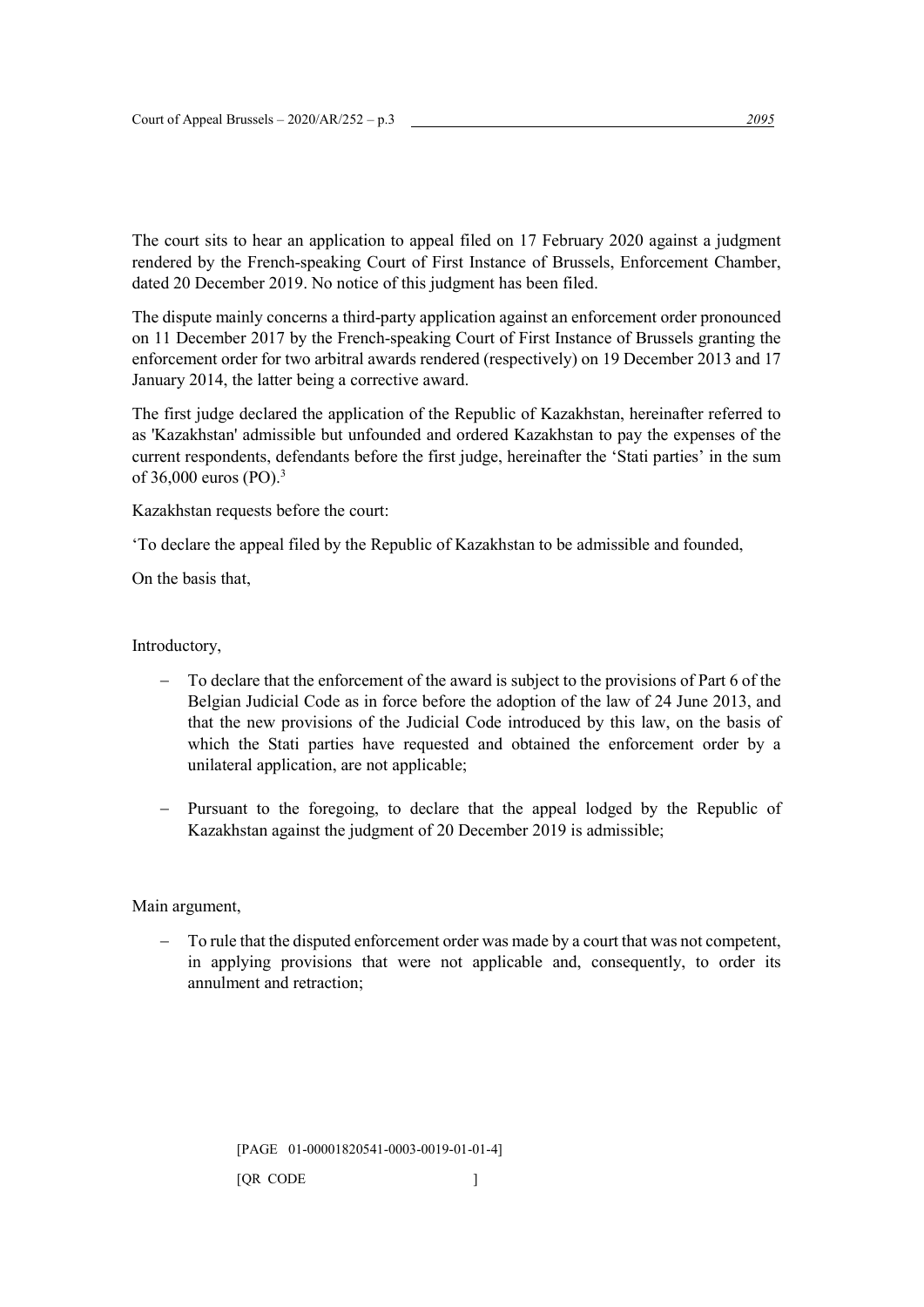− To order the Stati parties to pay all costs and expenses of the proceedings;

Argument in the alternative,

- To reserve judgment on the remaining applications pending the preparation of the case with regard to other grounds of appeal formulated by the Republic of Kazakhstan in its appeal petition and by means of cross-appeal formulated by the Stati parties;
- − To reserve judgment on costs; (…)"

The Stati parties request:

- (i) In the main argument, to declare the main appeal of Kazakhstan to be inadmissible in application of new article 1680 (5) of the Judicial Code, introduced by the law of 24 June 2013, amending Part 6 of the Judicial Code regarding arbitration, and to order Kazakhstan to pay the costs of the appeal.
- (ii) In the alternative, and by substitution of the grounds of the Judgment under appeal, to dismiss the first grievance articulated in support of the notice of appeal filed on 17 February 2020 by Kazakhstan on the basis that the ground of lack of competence reiterated by this grievance was, and remains, inadmissible.
- (iii)In the second alternative, and by substitution of the grounds of the Judgment under appeal, to dismiss the first grievance articulated in support of the notice of appeal filed on 17 February 2020 by Kazakhstan on the basis that the ground of lack of competence reiterated by this grievance was, and remains, unfounded.
- (iv) In the cases referred to under (ii) and (iii):
	- − To declare the Stati parties' cross-appeal admissible,
	- − To reserve judgment on the appeal costs
	- − On the basis of article 747 (2), paragraph 2 of the Judicial Code, to decide on the schedule to follow for the investigation of the other main and cross-appeal grievances (…)"

#### **1. On the admissibility of Kazakhstan's appeal**

The Stati parties argue that the appeal is inadmissible as the appealed judgment was binding on the parties with no right of appeal.

> [PAGE 01-00001820541-0004-0019-01-01-4] [QR CODE ]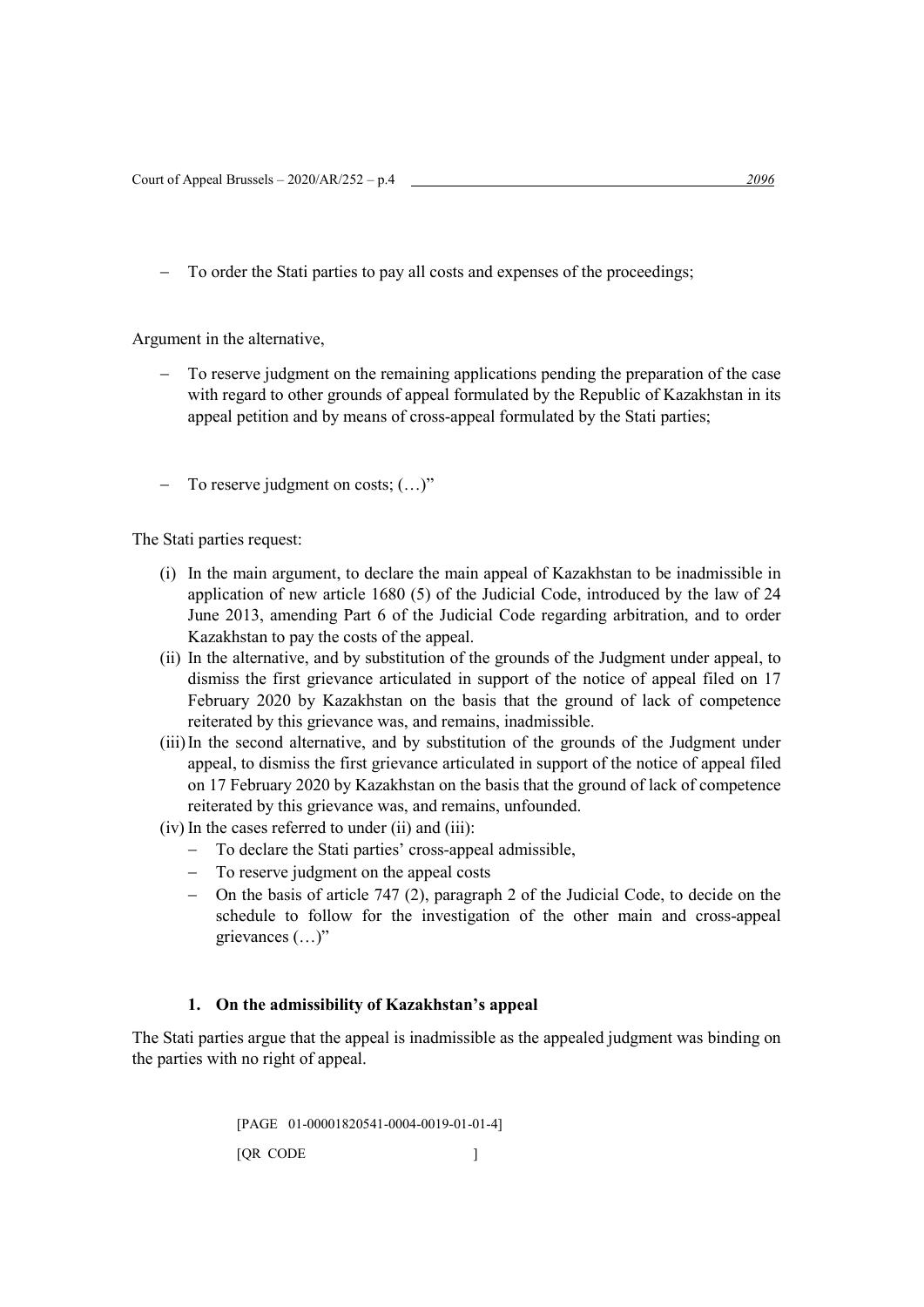Kazakhstan contests this argument. For their part, the appeal is admissible in accordance with the principles of common law enshrined in articles 1050 et seq. and 1131 J.C.

According to Kazakhstan, the new Part 6 of the Judicial Code introduced by the law of 24 June 2013 is not applicable here, the disputed arbitration between Kazakhstan and the Stati parties having started in July 2010 and ended on 17 January 2014.

With regard to the applicable law, the first judge decided that "*both the clarity of the texts and the ratio legis of the transitional regime of exception make it possible to designate the Judicial Code as amended by the law of 24 June 2013 as the version applicable in this case*" (judgment a quo, p. 13).

The Stati parties invoke that "*article 1676 of the new Part 6 of the Judicial Code contains a clear distinction between arbitrations whose seat is located in Belgium and those whose seat is located abroad*". However, article 59 of the law of 24 June 2013, which contains the transitional regime, refers to article 34 of that law when it states that the law will be applicable, "*to arbitrations that commence in accordance with section 34 after the effective date of this law*". *This article 34 - which adds the new article 1702 of the Judicial Code - must be read in conjunction with items 7 and 8 of article 1676 of the same Code because the latter provisions which establish a differentiation of regimes between domestic and foreign arbitrations expressly prohibit the application of article 1702 to foreign arbitrations. It follows that by way of a logical and perfectly justified reasoning in the light of what is at stake, the legislator has reserved the application of the special transitional regime of the law of 24 June 2013 to only Belgian arbitrations, leaving the common law of immediate application (Art. 3, J.C.) to govern the application of said law to foreign arbitrations"*.

According to the Stati parties, the very clear text of article 59 of the law of 24 June 2013 amending part 6 of the Judicial Code regarding arbitration should be applied "*within the strict limits imposed by the legislator*" (Stati parties' submissions, p.14, no. 36).

Article 3 of the Judicial Code sets forth the principle of the immediate entry into force of a new procedural law. It constitutes the confirmation of a general legal principal according to which procedural laws are immediately applicable.

Unless otherwise provided, a new procedural law will thus be applicable immediately to proceedings in course.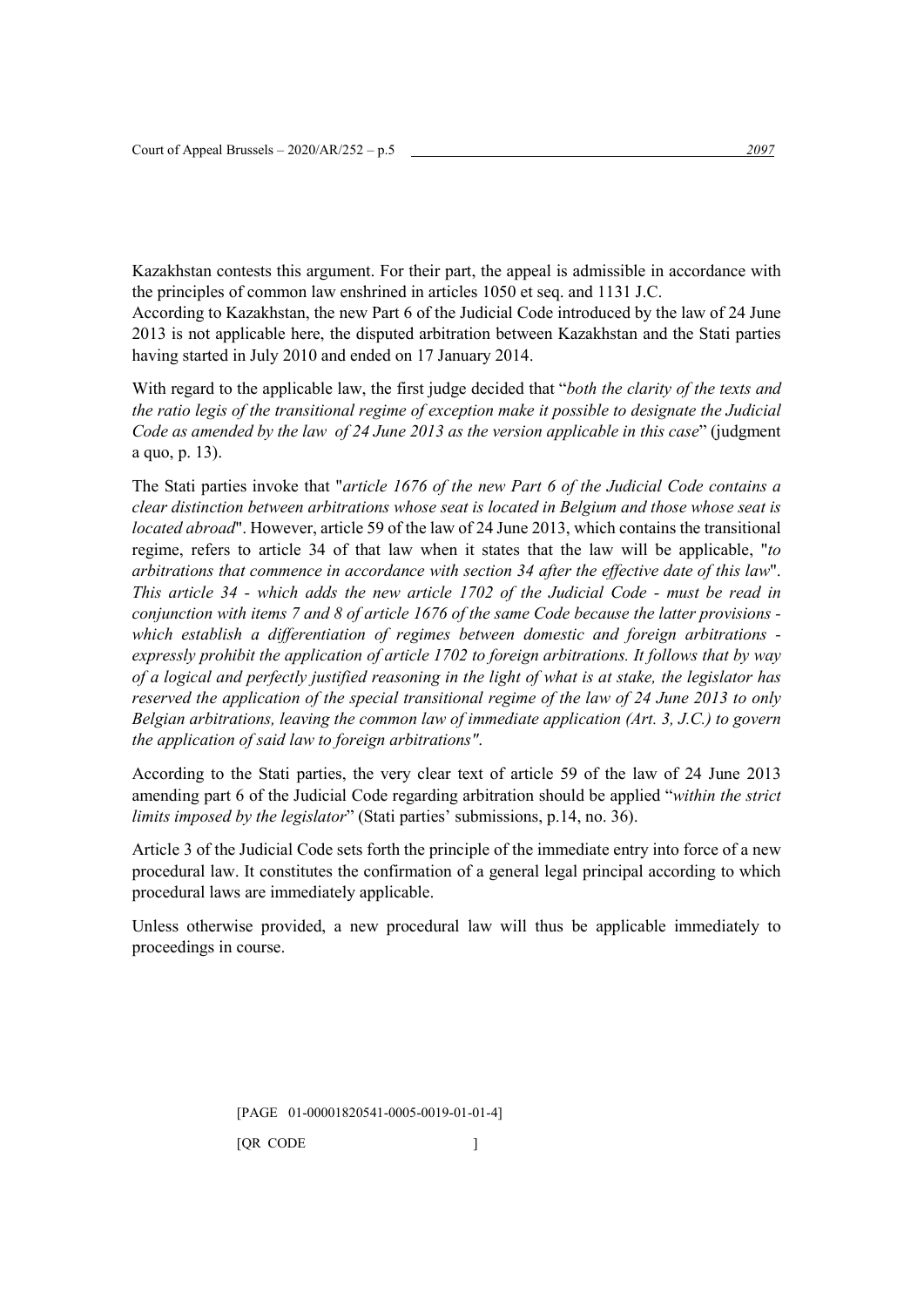The law of 24 June 2013 amending Part 6 of the Judicial Code relating to arbitration has, as its name indicates, profoundly modified the provisions of the Judicial Code in the area of arbitration.

This law is a procedural law that entered into force on 1 September 2013 and should, in principle, be immediately applied to proceedings in course in accordance with article 3 of the Judicial Code.

However, the legislator inserted a transitional provision into article 59 of the law of 24 June 2013 in order to dampen the principle of immediate application. This provision is worded as follows:

"*This law applies to arbitrations which begin in accordance with article 34 after the date of entry into force of this law.*

*Part 6 of the Judicial Code, as it was drafted before the entry into force of this law, remains applicable to arbitrations which began before the date of entry into force of this law.*

*This law applies to actions brought before the judge, insofar as they concern an arbitration referred to in the first paragraph.*

*Part 6 of the Judicial Code, as it was drafted before the entry into force of this law, remains applicable to actions which were pending or were introduced before the judge with regard to an arbitration referred to in the second paragraph*".

Article 59 of the law of 24 June 2013 stipulates, in its first paragraph, that "*the present law applies to arbitrations that began in accordance with article 34 after the date of entry into force of this law*"

Article 34 of the law of 24 June 2013 adds into the Judicial Code the new article 1702 that stipulates that "unless agreed otherwise by the parties, the arbitration proceedings begin on the date on which the arbitration request has been communicated in accordance with article 1678  $(1), a$ ".

The law of 24 June 2013 entered into force on 1 September 2013. In accordance with its article 59 (1), it therefore applies to arbitrations that began after this date, in addition to

[PAGE 01-00001820541-0006-0019-01-01-4 QR CODE  $\qquad \qquad$  ]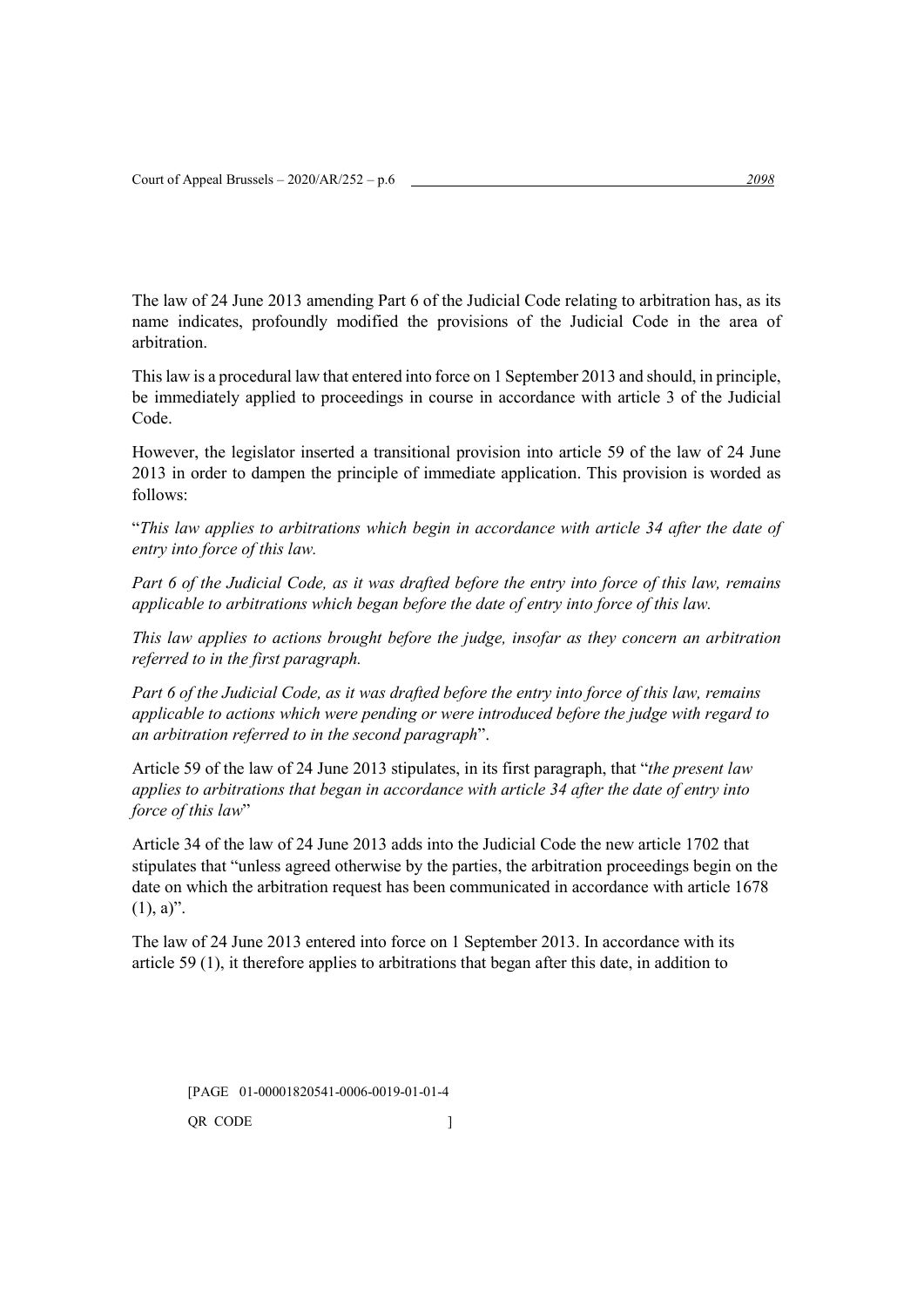legal proceedings to annul or to enforce arbitral awards rendered in arbitration that began after this date.

Conversely, by virtue of article 59, paragraphs 2 and 4, of the law, the old provisions of Part 6 of the Judicial Code continue to apply to all arbitrations – national or foreign - commenced before 1 September 2013, as well as to all legal proceedings for the annulment or enforcement of arbitral awards - national or foreign - relating to arbitrations commenced before 1 September 2013, whether or not such legal proceedings are "pending" as of 1 September 2013.

This interpretation is the only one possible on the basis of the clear text of the law. It is confirmed by doctrine (O. Caprasse, "Introduction au nouveau droit belge de l'arbitrage" [Introduction to the new Belgian law of arbitration], in *Actualités en droit judiciaire*, Brussels, Larcier, 2013, P. 426; M. Dal, "La nouvelle loi sur l'arbitrage" [The new law on arbitration], *J.T*., 2013, p. 794; D. Matray and G. Matray, "L'exécution sur le territoire belge des sentences arbitrales étrangères annulées dans leur pays d'origine" [The enforcement of foreign arbitration awards annulled in their country of origin in Belgium], in *Liber amicorum François Glansdorff et Pierre Legros*, Brussels, Bruylant, 2013, pp. 651-653; W. Philippe, "Modernisation of the Belgian law on arbitration", *D.A.O.R*, 2014, p.20, no. 33.)

In this case, the arbitration procedure was introduced well before 1 September 2013, when the law of 24 June 2013 entered into force.

Therefore, the provisions of Part 6 of the Judicial Code, before being amended by the law of 24 June 2013, apply in this case.

It follows that the judgment rendered is open to appeal.

As to the Stati parties' argument that the transitional provision would only apply to arbitral awards rendered in arbitration proceedings whose seat is located in Belgium: the court does not follow this reasoning, which is contrary to the terms of article 59 of the law of 24 June 2013.

In effect, the text of article 59 of the law of 24 June 2013 does not introduce any distinction between enforcement order proceedings for Belgian and foreign awards. If the legislator had wanted to limit the scope of application of the transitional regulation to Belgian awards or those rendered in Belgium, it would have inevitably been stipulated in the law.

Moreover, the new Belgian arbitration law is broadly inspired by the type of international commercial arbitration law of UNCITRAL (CNUDCI) of 21 June 1985 (*Doc. Pari*, Ch. Repr., 53-2743/001, 11 April 2013, a Law amending part 6 of the Judicial Code relating to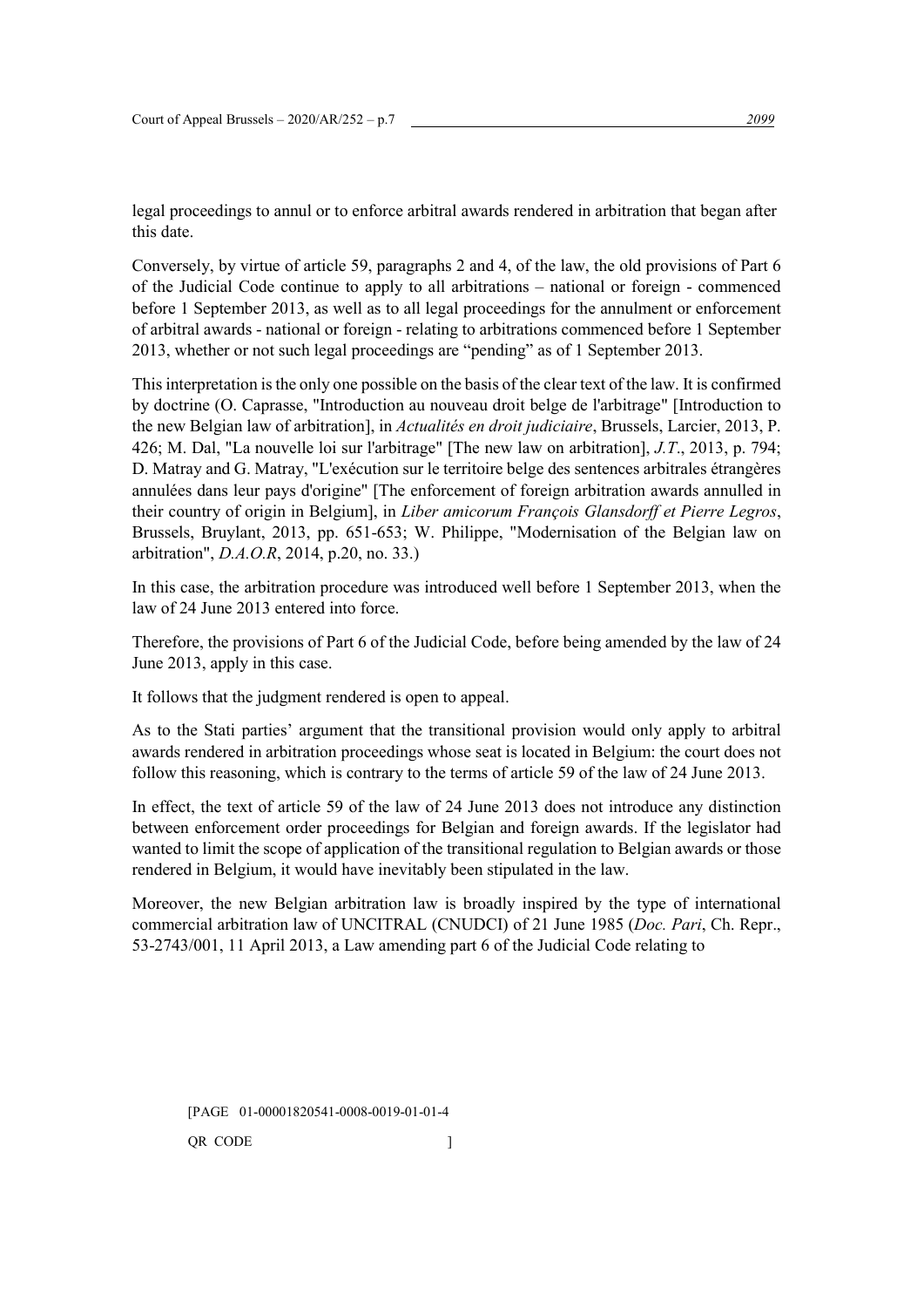arbitration, p.5.) According to this law type, in the new law, the Belgian legislator specifically did not want to make a distinction between national and international arbitration.

Article 59 of the law of 24 June 2013 refers to article 34 of the same law for the sole purpose of determining the moment of commencement of the arbitration proceedings with regard to the date of entry into force of said law, 1 September 2013.

Article 34 of the law of 24 June 2013 (introducing new article 1702 in the Judicial Code) provides that the arbitral proceedings shall commence on the "*date on which the request for arbitration is received by the defendant*". This definition makes no reference to the country in which the arbitration procedure was commenced (in Belgium or abroad).

The law therefore exhaustively defines its transitional regime without having to refer to the articles incorporated by this law in the new Judicial Code. Where the legislator provides for a special transitional legal regime, that regime is by definition not set out in the articles of the Judicial Code. It follows that the Stati parties' references to the cascading application of the provisions of the new Judicial Code are not relevant to the interpretation of the provisions of the transitional regime contained in the law of 24 June 2013.

The interpretation argued for by the Stati partiesis radically contrary to the legislator's intention, who had wanted to privilege legal certainty by clearly providing for the regime of entry into force of the new law in the body of its provisions (i.e. articles 59 and 34).

The provisions of the Judicial Code concerning the competence of the Belgian judge as "juge d'appui", to whom the parties can appeal during arbitration proceedings, in particular to order provisional and protective measures, can be perfectly applicable in the context of an arbitration whose seat is abroad. The Belgian judge is indeed permitted to order provisional and protective measures in support of an arbitration whose seat is not in Belgium. This is expressly confirmed by article 1676 (8) of the new Judicial Code, which makes the new articles 1696 to 1698 of the Judicial Code applicable *"regardless of the place of arbitration and notwithstanding any contractual clause to the contrary".*

Moreover, both at the moment of initiating the arbitration proceedings as during the procedure itself, the procedural choices of the parties are guided by the practical possibilities of having the award enforced abroad (for example, the choice of competent arbitral institution to hear the

[PAGE 01-00001820541-0008-0019-01-01-4 QR CODE  $\qquad$  ]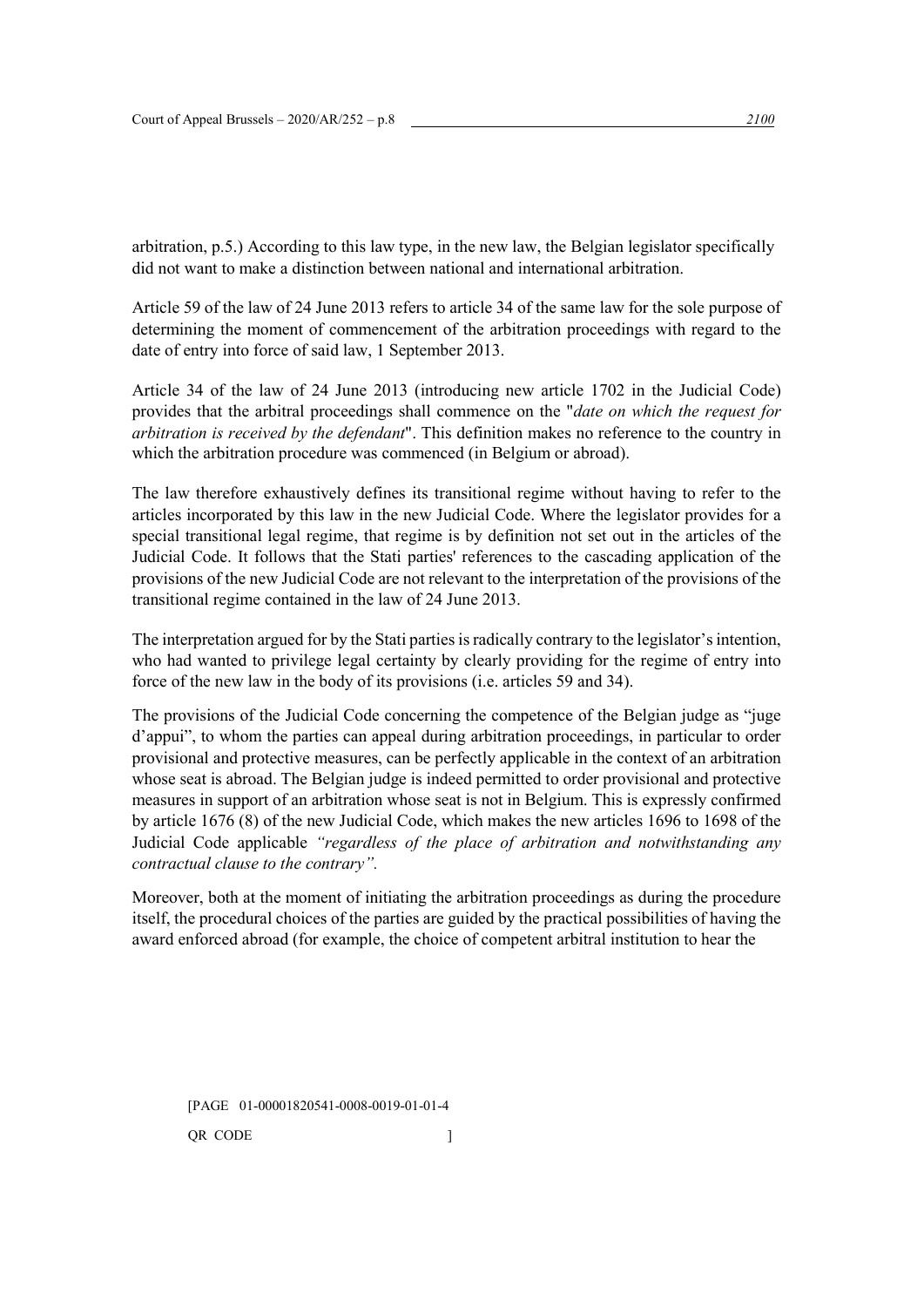the dispute pursuant to article 26 of the ECT, which may influence the place of the seat of arbitration). However, these practical enforcement possibilities depend mainly on the legislative arsenal in force in the States in which the future debtor has assets on which to take enforcement measures. Consequently, the requirement of legal certainty pursued by the Belgian legislator would not be satisfied if a legal regime other than the one that motivated certain procedural choices of the parties during the arbitration procedure were to apply at the time of the enforcement of the award on Belgian territory.

Finally, in accordance with the new article 1676 (7) of the Judicial Code, it is also accepted that the parties may, by agreement, decide to make the rules governing arbitral proceedings contained in Part 6 of the Belgian Judicial Code applicable to their arbitral proceedings abroad.

The remedial law of 25 December 2016 also codified this possibility: "*in this regard, article 1676 (7) of the Judicial Code was reformulated (…) in order to expressly indicate that parties of an arbitration whose seat is located outside of Belgium may agree to declare Part 6 of the Judicial Code applicable and that Belgian judges may be competent 'when the parties are agreed'*."

Therefore, the legislator's choice to make the same provisions applicable to judicial proceedings concerning awards as those applicable *ratione temporis* at the time of the arbitral proceedings, and the concern for legal certainty that justifies this choice, are relevant for foreign awards as well.

One could also refer to the remedial law of 25 December 2016, which provides for several terminological and ad-hoc changes to the law of 24 June 2013. It should be noted that, among the adaptations made by the law of 25 December 2016, none of them concern the application *ratione temporis* of the law of 24 June 2013.

Contrary to the Stati parties' claims, neither the preparatory measures for the law of 24 June 2013, nor the clear terms of the transitional regime's provisions, nor the intention of the legislator nor international law justify any other decision.

The court also refers in this respect to the written conclusions of First Advocate General Henkes of 7 September 2017 (exhibit 16 of the Kazakhstan case file) which support the court's decision and which the court considers to be reproduced here.

[PAGE 01-00001820541-0009-0019-01-01-4 QR CODE  $\qquad$  ]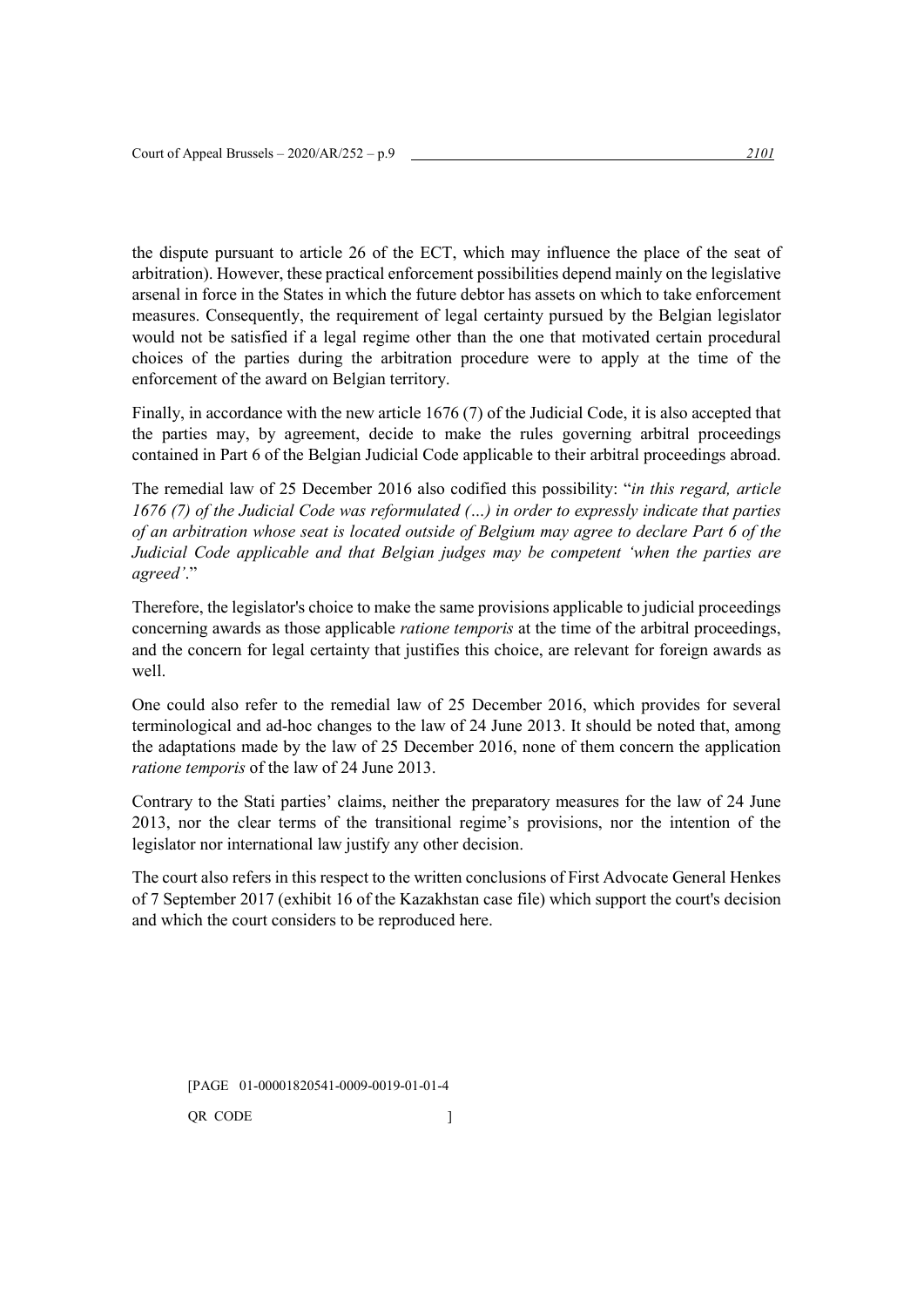The refutation of the reasoned opinion of First Advocate General Henkes does not convince.

The Stati parties are wrong to argue with the first judge that the transitional regime of the law of 24 June 2013 and the law of 25 December 2016, which does not require a specific transitional provision, the latter having the purpose of adding corrections, clarifications or small adaptations to the provisions of the law of 24 June 2013 (see in this respect the preparatory work cited by the appellant on page 27, note 21 of their submissions filed on 20 August 2020: "*this law concerns amendments made to the new Part 6, introduced in 2013. Thus, there is no need to provide for a specific transitional provision.*

*The old Part 6 applicable to the arbitration proceedings in progress, and the related procedures before the state courts, continues to apply.*

*Concerning the application of the new Part 6 to the arbitration proceedings in progress, and the related procedures before the state courts, the prescription contained in article 3 of the Judicial Code is applicable.")* that the provisions of the transitional regime of the law of 24 June 2013 need to be interpreted while the regime for said law to enter into force as provided in articles 59 and 34, are clear and precise and particularly in that they do not introduce any distinction between the Belgian and international arbitrations (sic).

In view of the foregoing it is not pertinent to examine the practical consequences of the criteria for placing the seat of arbitration for the application *ratione temporis* of the law of 24 June 2013.

As for the "Dutch parallel", the Stati parties rightly state that this case-law (Stati parties' exhibits 4-6) does not involve this court.

As for the position of Kazakhstan in other proceedings (for example, in the Netherlands): it is not pertinent.

The application and interpretation of a transitional legal provision of Belgian law cannot depend on the way in which a foreign jurisdiction applied a foreign procedural law.

For all intents and purposes, the Republic of Kazakhstan states that an appeal will be lodged before the Netherlands Court of Cassation, within a period that expires on 14 September 2020,

[PAGE 01-00001820541-0010-0019-01-01-4 QR CODE  $\qquad$  ]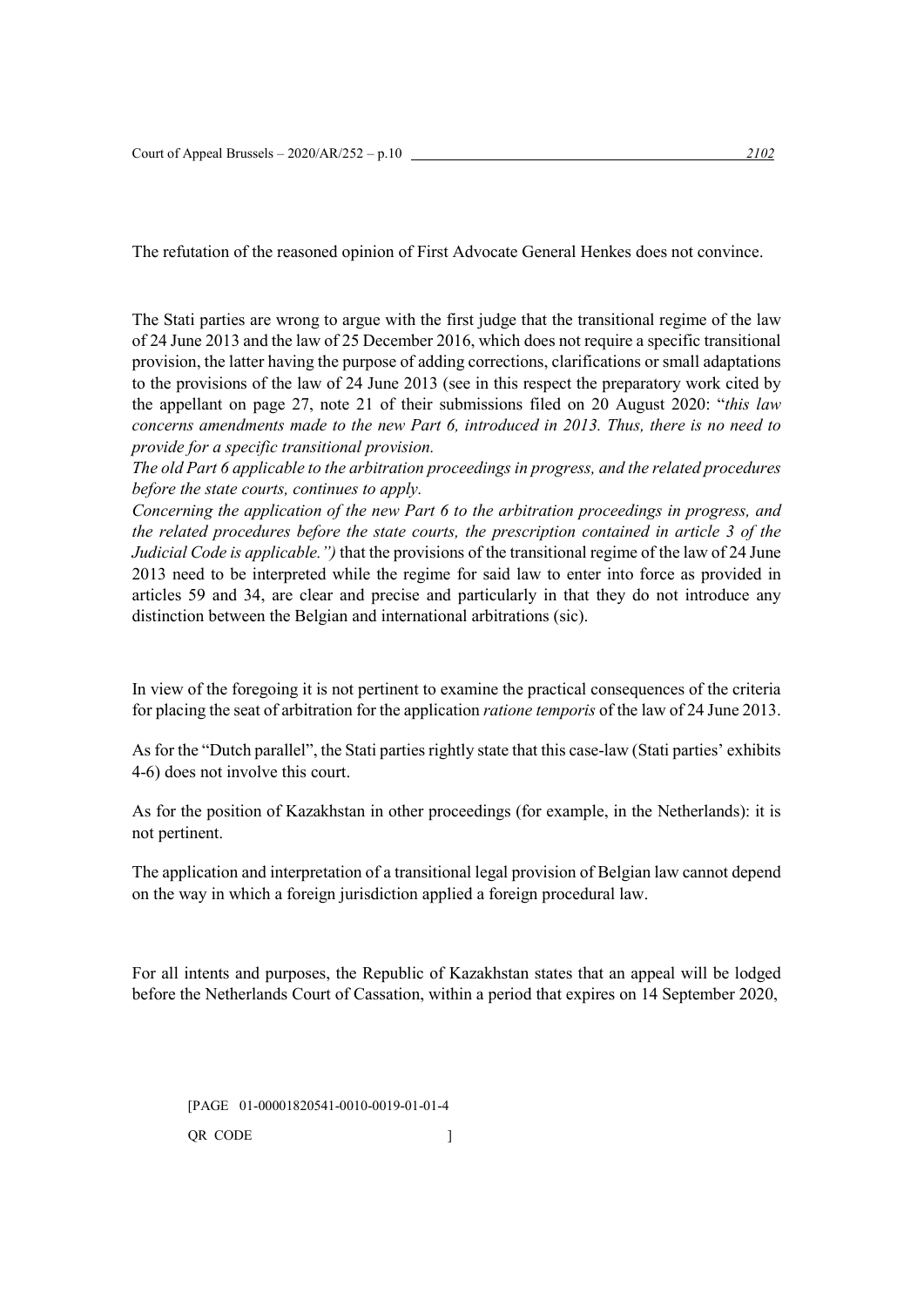against the judgments of the Amsterdam Court of Appeal of 6 November 2018 and 14 July 2020.

Finally, as regards the timing of the application of article 1680 (5) J.C.: it does not change the fact that the new law of 24 June 2013 is not applicable in this case since the replacement of the old article by article 93(2) of the law of 25 December 2016 is only applicable insofar as the litigation is governed by the new law of 2013. Arbitration procedures to which the provisions in force prior to the amendment of the old law are applicable are not affected by the amendments made by the law of 25 December 2016, which are only minor amendments that merely supplement the provisions of the law of 24 June 2013.

See in this respect; Verbist, H., Adaptation de la loi belge d'arbitrage par la loi du 25 décembre 2016 (Adaptation of the Belgian law of arbitration by the law of 25 December 2016), b-arbitra 2/2016, 53- 265, exhibit 4 of the case file "Doctrinal and case-law sources cited by the Republic of Kazakhstan".

To the extent that the procedure in question is subject, as has been shown above, to the provisions of Part 6 of the Judicial Code in force before the adoption of the law of 24 June 2013, it is neither impacted by the provisions of the law of 25 December 2016.

The new article 1680 (5) of the Judicial Code, as amended by the Code cannot be applied in this case.

The appeal is admissible.

# **2. On the competence of the court that issued the enforcement order**

In its second ground, Kazakhstan develops the argument of the incompetence of the court that issued the enforcement order, the order having been pronounced by the judge "*designated by the President within the framework of articles 1680 (6), 1719 to 1721 of the Judicial Code"* and not by this same judge acting as President of the Court.

The appellant infers that the enforcement order was issued by an incompetent court on the basis of non-applicable provisions.

As regards the applicable provisions, the Court refers to point 1 of this judgment in which

[PAGE 01-00001820541-0011-0019-01-01-4 QR CODE  $\qquad$  ]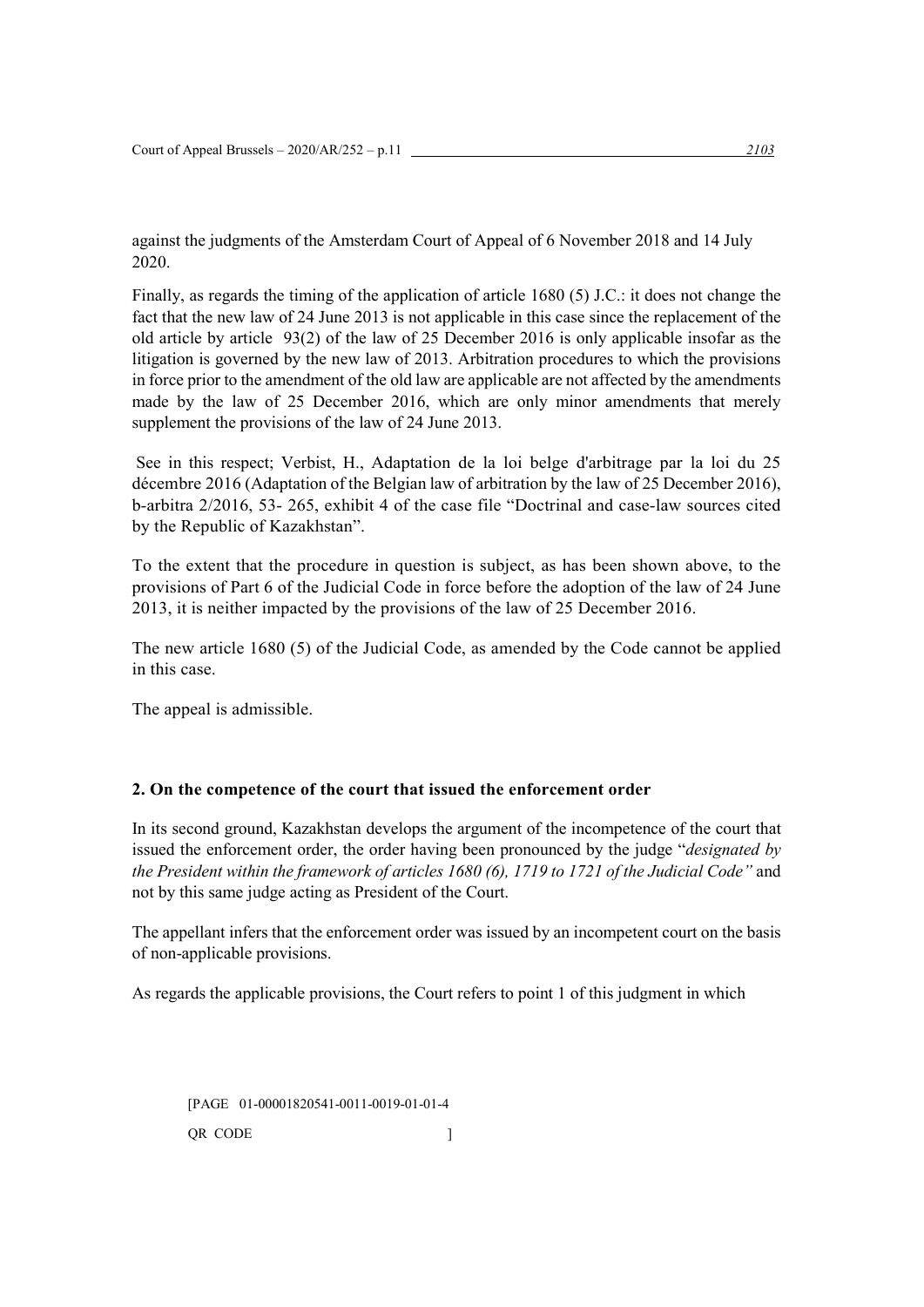it was decided that the current dispute is governed by the arbitration regime contained in Part 6 of the Judicial Code as was in force before the adoption of the law of 24 June 2013.

Article 1719 (old) J.C. grants to the President of the Court of First Instance the power to decide on applications for enforcement orders of arbitral awards.

Kazakhstan requests to order the annulment and retraction of the enforcement order of 11 December 2017.

Under the terms of its summons to appear as a third party on 2 February 2018, Kazakhstan first raised an objection to the jurisdiction of the court.

*"Firstly, the Court of First Instance was not competent to issue the Order. Since the arbitration proceedings started in 2010, i.e. before the entry into force on 1 September 2013 of the law of 24 June 2013 amending Part 6 of the Judicial Code on Arbitration, the provisions of Part 6 of the Judicial Code applicable to the application for enforcement of the Award are those in force before their amendment by the law of 24 June 2013. On the basis of the old article 1719 (1) of the Judicial Code, the application for enforcement had to be brought before the President of the Court of First Instance, and not before the Court of First Instance. The Stati parties erroneously referred the matter to the Court of First Instance, which issued the Order on the basis of articles 1680 (6) and 1719 to 1721 (new) of the Judicial Code, although these provisions are not applicable in the present case. As it concerns a violation of a public policy jurisdiction, your Court must necessarily annul and retract the Order on this ground alone;*

*(…)*

#### *B. first ground, the enforcement order was issued by an incompetent court*

# *1. The timing of the application of the new provisions of Part 6 of the Judicial Code on arbitration*

*110. Legal proceedings relating to foreign arbitral awards are governed, under Belgian law, by Part 6 of the Judicial Code on Arbitration. The provisions of Part 6 of the Judicial Code have been amended by the law of 24 June 2013 and, to a much lesser extent, by the law of 25 December 2016.*

[PAGE 01-00001820541-0012-0019-01-01-4 QR CODE  $\qquad$  ]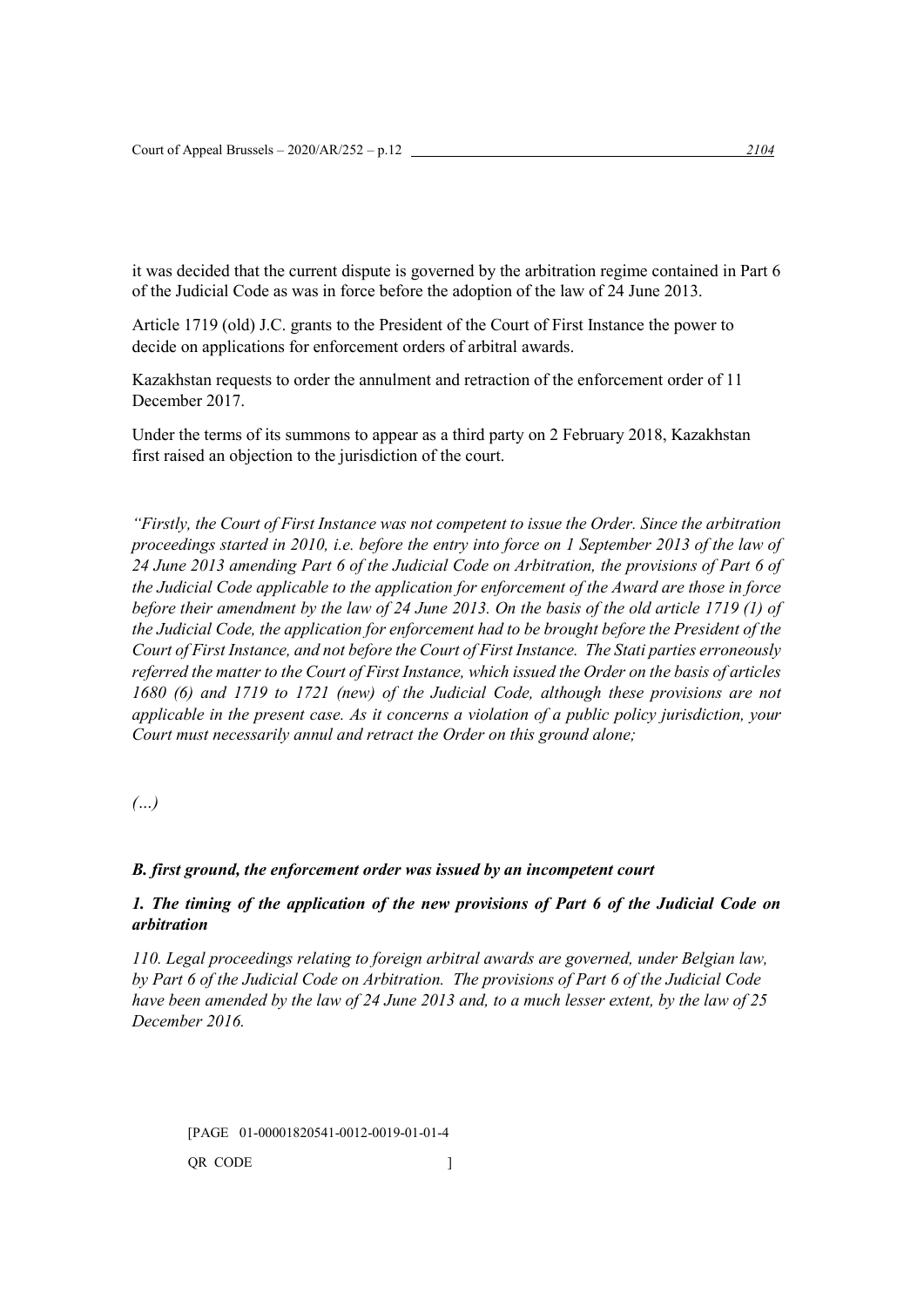*111. The law of 24 June 2013 contains a transitional provision, which specifies that:*

"*This law applies to arbitrations which begin in accordance with article 34 after the date of entry into force of this law.*

*Part 6 of the Judicial Code, as it was drafted before the entry into force of this law, remains applicable to arbitrations which began before the date of entry into force of this law.*

*This law applies to actions brought before the judge, insofar as they concern an arbitration referred to in the first paragraph.*

*Part 6 of the Judicial Code, as it was drafted before the entry into force of this law, remains applicable to actions pending or introduced before the judge with regard to an arbitration referred to in the second paragraph*".

*112. The law of 24 June 2013 came into force on 1 September 2013. It therefore applies to arbitrations which commenced as from that date, as well as to legal proceedings for the annulment or enforcement of arbitral awards issued in arbitrations which commenced after that date.*

*113. Conversely, pursuant to article 59, paragraphs 2 and 4, of the law, the old provisions of Part 6 of the Judicial Code shall continue to apply to arbitrations initiated before 1 September 2013, as well as to all legal proceedings for the annulment or enforcement of arbitral awards which relate to arbitrations initiated before 1 September 2013, whether or not such legal proceedings are "pending" on 1 September 2013.*

*114. In this case, as indicated above (18), the arbitral proceedings were introduced by the Stati parties – hastily – in July 2010, thus well before the law of 24 June 2013 entered into force.*

115. *It follows that the provisions which were applicable to the application for enforcement of the Award are the old provisions of Part 6 of the Judicial Code, in force before their amendment by the Law of 24 June 2013.*

# **2. The Order was issued by an incompetent Court**

[PAGE 01-00001820541-0013-0019-01-01-4 QR CODE  $\qquad$  ]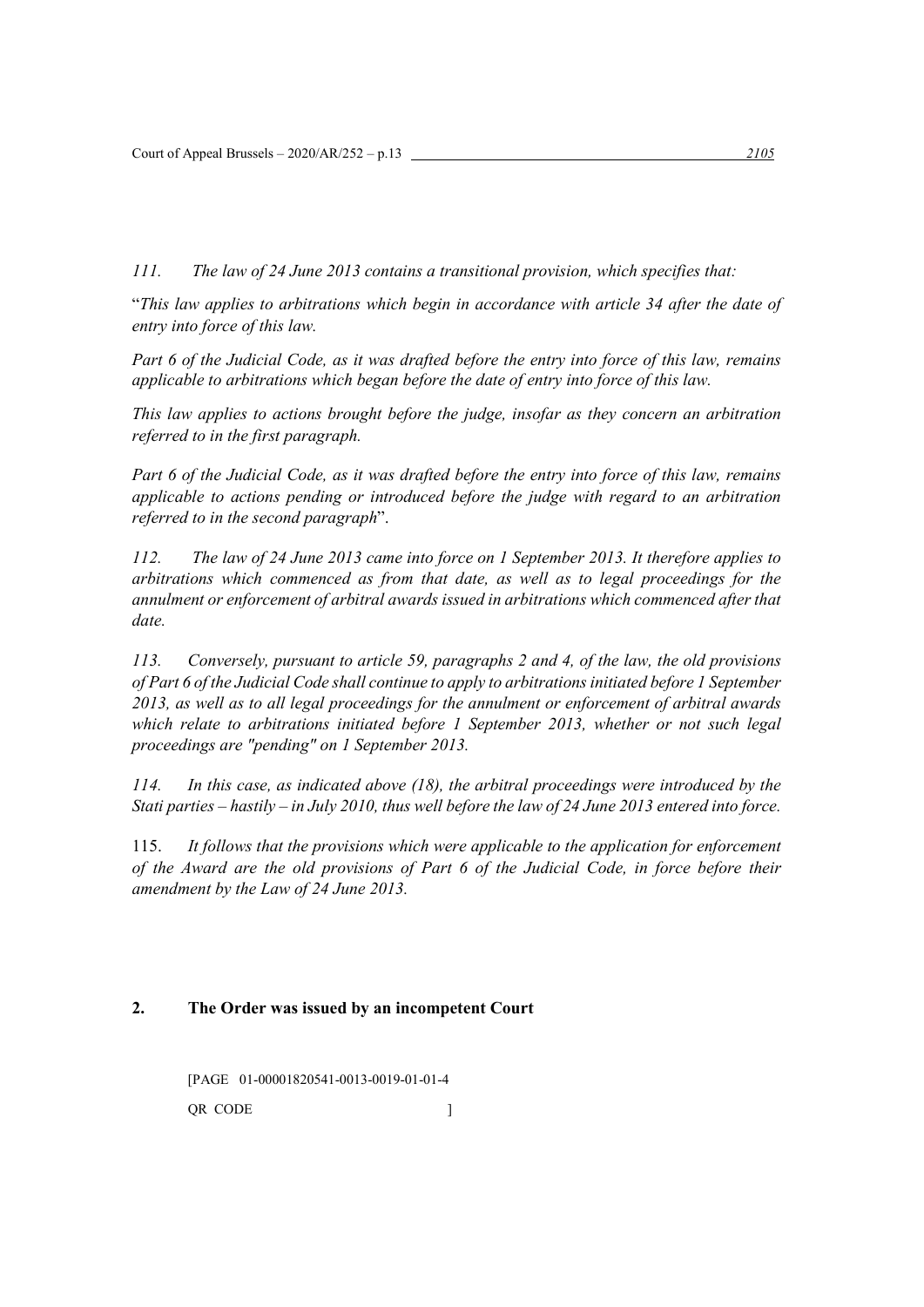*116. Pursuant to article 1719 (1 and 2), old, of the Judicial Code, the application for enforcement of a foreign arbitral award must be introduced by a petition before the President of the Court of First Instance of the place where the award must be executed. It therefore concerns exclusive public policy jurisdiction.*

*117. This rule of competence has been amended by the law of 24 June 2013. The new articles 1680, (5 and 6), as well as article 1720 (1 and 2), now provide that the application for enforcement must be submitted to the Court of First Instance (of the place where the award must be enforced), and not before the President of the Court.*

*118. In the present case, the Stati parties erroneously based their unilateral petition on "article 1720 (2)" (new) of the Judicial Code (see item 8 in fine of their unilateral request), and they erroneously introduced it before "Mr President and Lord and Lady Justices of the Frenchspeaking Court of First Instance of Brussels".*

*119. This error was not corrected during the proceedings before the court a quo. Thus, the Order was issued by the Court of First Instance on the basis of "articles 1680 (6), 1719 to 1721 of the Judicial Code". These provisions are contained in the Judicial Code as amended by the law of 24 June 2013. They do not have an equivalent in the old provisions (for example, there is no article 1680 (6) in the version of the Judicial Code applicable to the case). Moreover, the Order is expressly issued by Mr Minot "designated by the President within the framework of articles 1680 (6), 1719 to 1721 of the Judicial Code", thus in his position as judge of the Court of First Instance and not as President.*

*120. It follows that the Ordinance was evidently issued by an incompetent court. The violation of this rule of exclusive public policy jurisdiction must lead to the annulment of the Order.*

*121. Even if no grievance has to be shown, it should be stated that the error of competence committed by the Stati had negative consequences for the Republic of Kazakhstan.*

*122. Firstly, under the new provisions of the Judicial Code, the possibility for the party against whom execution is requested to be heard by the judge hearing the unilateral petition for enforcement has been abolished. However, this possibility was expressly provided by articles 1719 (5) of the Judicial Code, applicable to the case. The Republic of Kazakhstan was therefore perfectly entitled to be heard before the executory clause was affixed on the Award, as it had*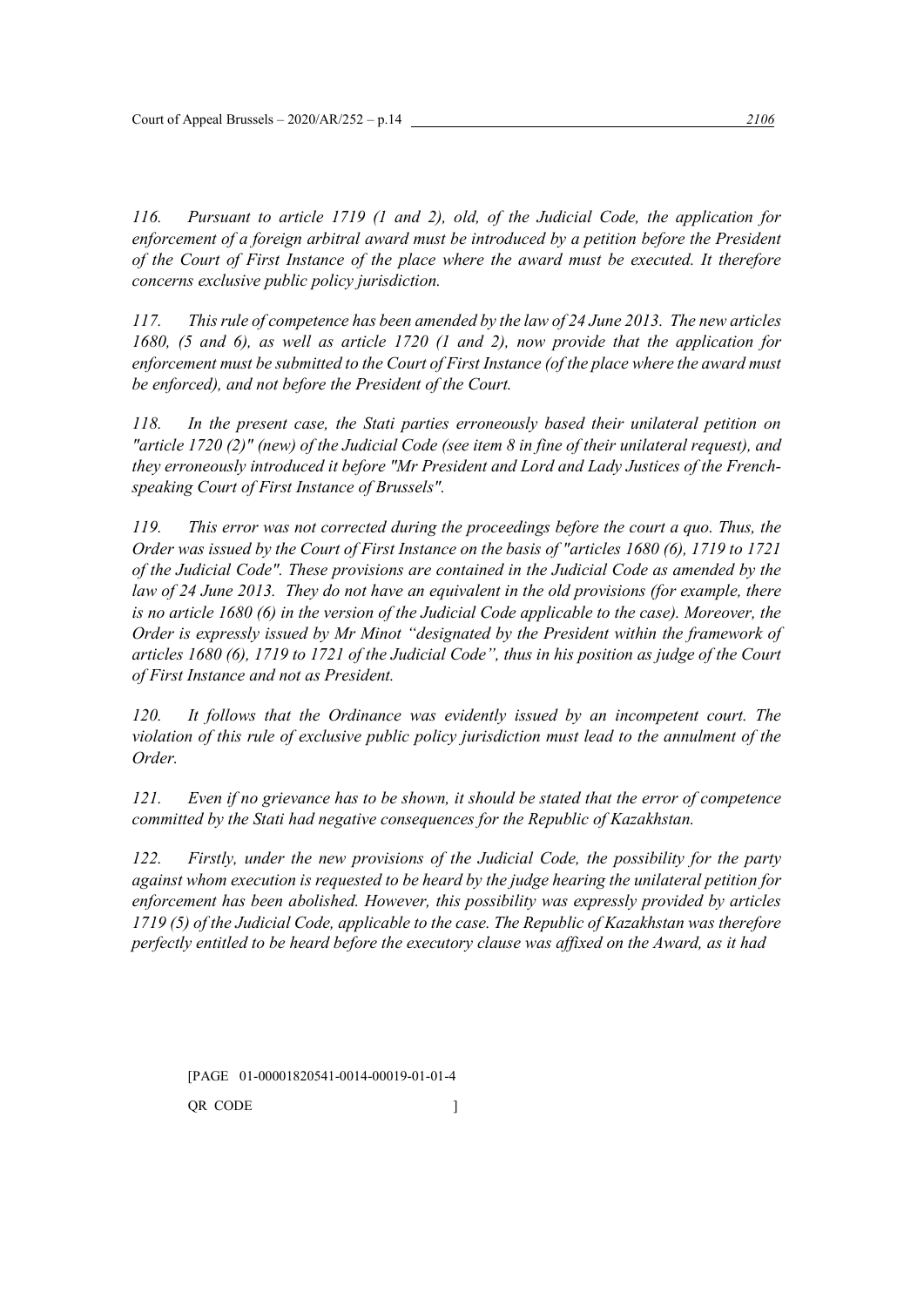*requested in its letter of 15 November 2017.*

*123. As the case had been erroneously brought before the Court on the basis of the new provisions of the Judicial Code (inapplicable), the Claimant is not permitted to be heard before the enforcement order is granted.*

*124. Secondly, the law of 24 June 2013 also abolished the right of each party to these thirdparty proceedings to lodge an appeal at the Court of Appeal against the judgment of the Court of First Instance (article 1680 (5), new, of the Judicial Code), although this recourse is open to parties under the old provisions.*

*125. It is therefore essential that the Court should rule that the enforcement of the Award is subject to the old provisions of the Judicial Code and that the new provisions of the Judicial Code on which the court a quo erroneously based itself are not applicable.*

*126. Once this has been determined, the Court can only find that the judge a quo which issued the Order in question lacks competence and must, therefore, annul the Order on that ground alone.*

The first judge rejected this ground after having considered that the Judicial Code as amended by the law of 24 June 2013 is the version applicable on arbitration questions, pursuant to which the Order was granted by the French-speaking Court of First Instance of Brussels acting in adherence to new articles 1680 (6) and 1719 to 1792 of the Judicial Code.

# *A distribution incident?*

*Article 88 (2) of the Judicial Code provides: 'Incidents which are raised in connection with the distribution of civil cases among divisions, chambers or judges of the same court of first instance shall be settled in the following manner:*

*When the incident is raised before any other ground, by one of the parties, or when it is raised by the court on the opening of pleadings, the division, chamber or judge submits the file to the President of the Court to decide if there is a need to change the assignment of the case. The registrar informs the parties of the incident, who then have eight days to file a submission. After consulting the Belgian Crown Prosecutor, the President will rule by ordinance, within eight days.*

> [PAGE 01-00001820541-0015-0019-01-01-4 QR CODE  $\qquad$  |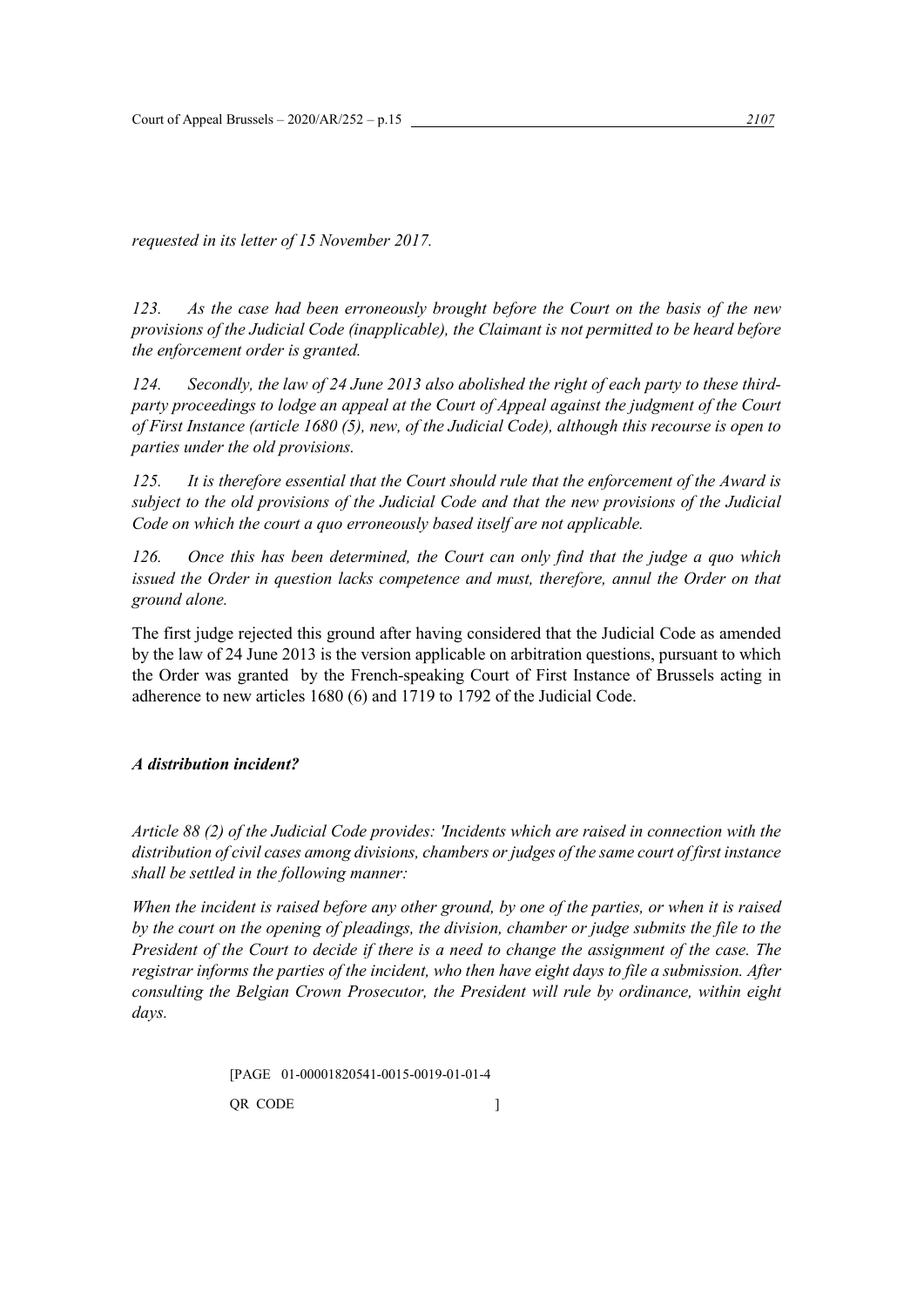*This ordinance is not subject to appeal, except by the Belgian General Prosecutor at the Court of Appeal, before the Court of Cassation, in accordance with the time period and formalities provided in article 642 (2 and 3). A copy of the Court of Cassation's ruling is sent by the Court registrar to the President of the Court of First Instance and to the parties.*

*The decision is binding on the judge to whom the request is submitted, any right of evaluation excepted on the merits of the case.*

The distribution incidents which are settled by an ordinance of the President of the court which binds the judge, the chamber and the division to which the case is referred "*any right of evaluation excepted on the merits of the case"*. This order has therefore the same scope as a decision of the district court. Article 88 (2) J.C. reproduces the same text as that of article 660 J.C.

In the case where - as here - the competence of the judge depends on the applicable law, there is no need to apply the mechanism provided for by article 88 (2) J.C.

It is not a problem of borders between the president and one of his divisions nor a problem of assignment decided by the President of the court: the competence of the judge is based on the law and does not depend on the internal distribution of competences between the civil chambers of the court and its President.

The timing to be observed as prescribed by article 88 (2) J.C. is therefore irrelevant, as this article does not apply.

The same is true of article 186 (2) J.C. the question of incompetence raised should not be merely a "*logistical problem of distribution*".

The designation of the judge by the President "*within the framework of articles 1680 (6), 1719 to 1721 of the Judicial Code*" is based on the new provisions of Part 6 of the Judicial Code, which are not applicable. It rests on a legal basis - erroneous - explained in the decision itself.

The appellants, third parties to the enforcement decision with an obvious interest to have the dispute concerning enforcement judged in accordance with the applicable legal provisions, raised immediately - *in limine litis* - the problem of the incompetence of the judge in the first document initiating proceedings, in particular their summons to third-party proceedings by which the proceedings obtained an adversarial character (see above).

> [PAGE 01-00001820541-0016-0019-01-01-4 QR CODE  $\qquad$  ]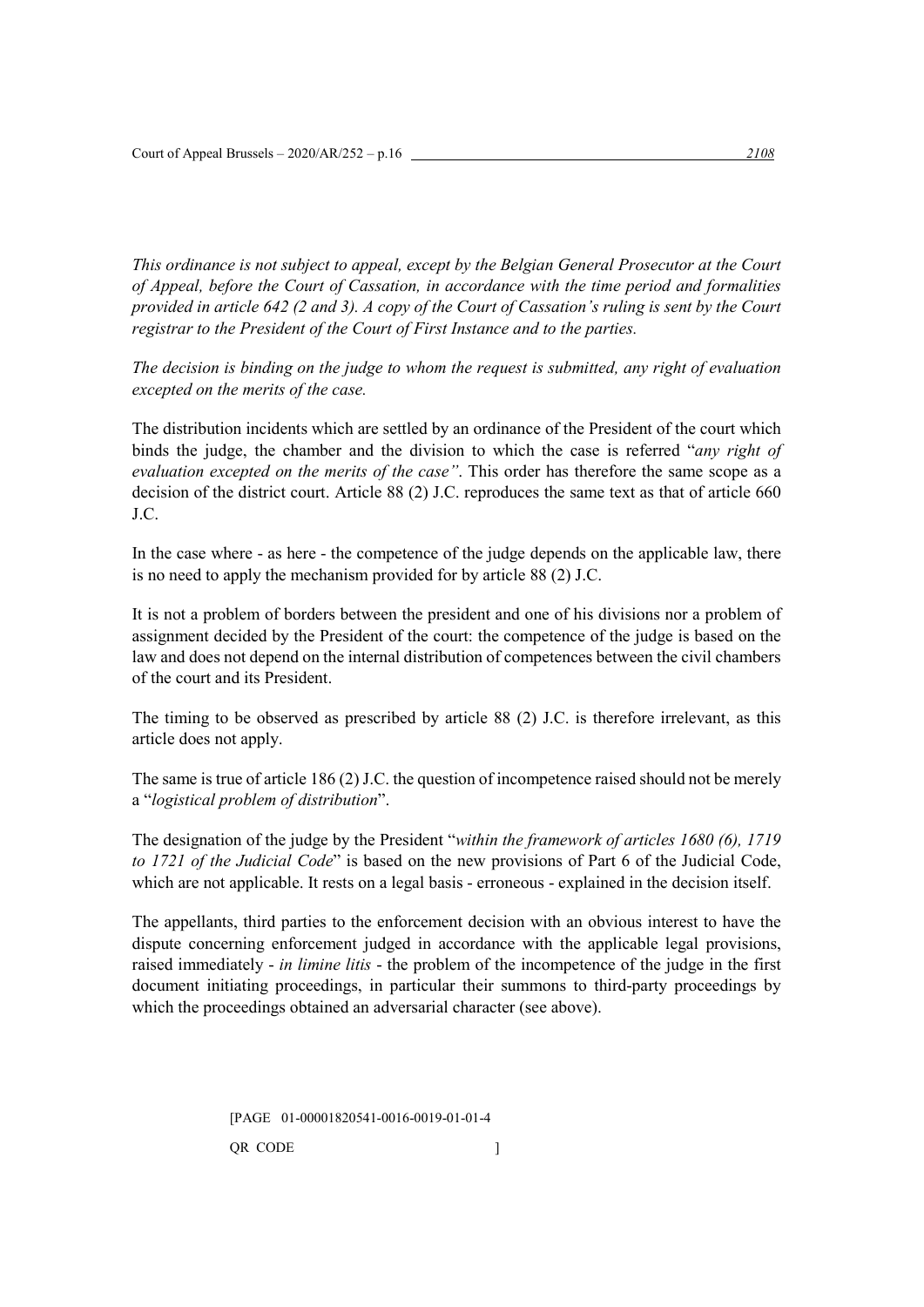Ruling on a unilateral application and then on a third-party application, the court based its decision on competence on non-applicable legal provisions.

This decision is the logical consequence of the erroneous application of the new provisions of Part 6 of the Judicial Code, and does not constitute - as the Stati parties wrongly claim – "a simple and banal incident of distribution" (latest submissions of the Stati parties, p. 34, no. 124).

In any case and with no need to examine the other pleas and arguments of competence developed on both sides, this court, faced with an objection to the competence of the first judge

- − is competent as it is the appeal judge both of the Court of First Instance, Civil Division, and of the President of the Court ruling on the matter of the enforcement order in accordance with article 1719 (old) J.C.
- takes cognisance of the dispute, exercising the powers of the judge of appeal, just as it would have done in the case where the appeal were against a decision on third party proceedings against an order of enforcement issued by the President of the Court of First Instance.

Therefore, there is no need to decide on a distribution incident with referral of the case to the competent judge, nor to proceed to the retraction of the enforcement order on the grounds of lack of competence of the judge.

Kazakhstan's ground of incompetence is rejected as being without merit.

# **3. On the Stati parties' cross-appeal and the other grievances of Kazakhstan**

As a "*protective and subsidiary measure*", the Stati parties cross-appealed in that the first judge decided "under section 4.2 (pp. 20-22) that the Belgian judge would not be bound by the res judicata authority of the Swedish decision of the SVEA Court of 9 December 2016 and that the latter does not consequently exempt it "*from examining the award in the light of Belgian law, and more particularly of article 1721 (1) a) ii) and b) of the Judicial Code*", an appeal based on an argument that they intend to develop more extensively in the future.

Kazakhstan takes note of this cross-appeal, and reserves the right to develop later on, insofar as necessary, its arguments in response to this appeal that it contests.

[PAGE 01-00001820541-0017-0019-01-01-4 QR CODE 2008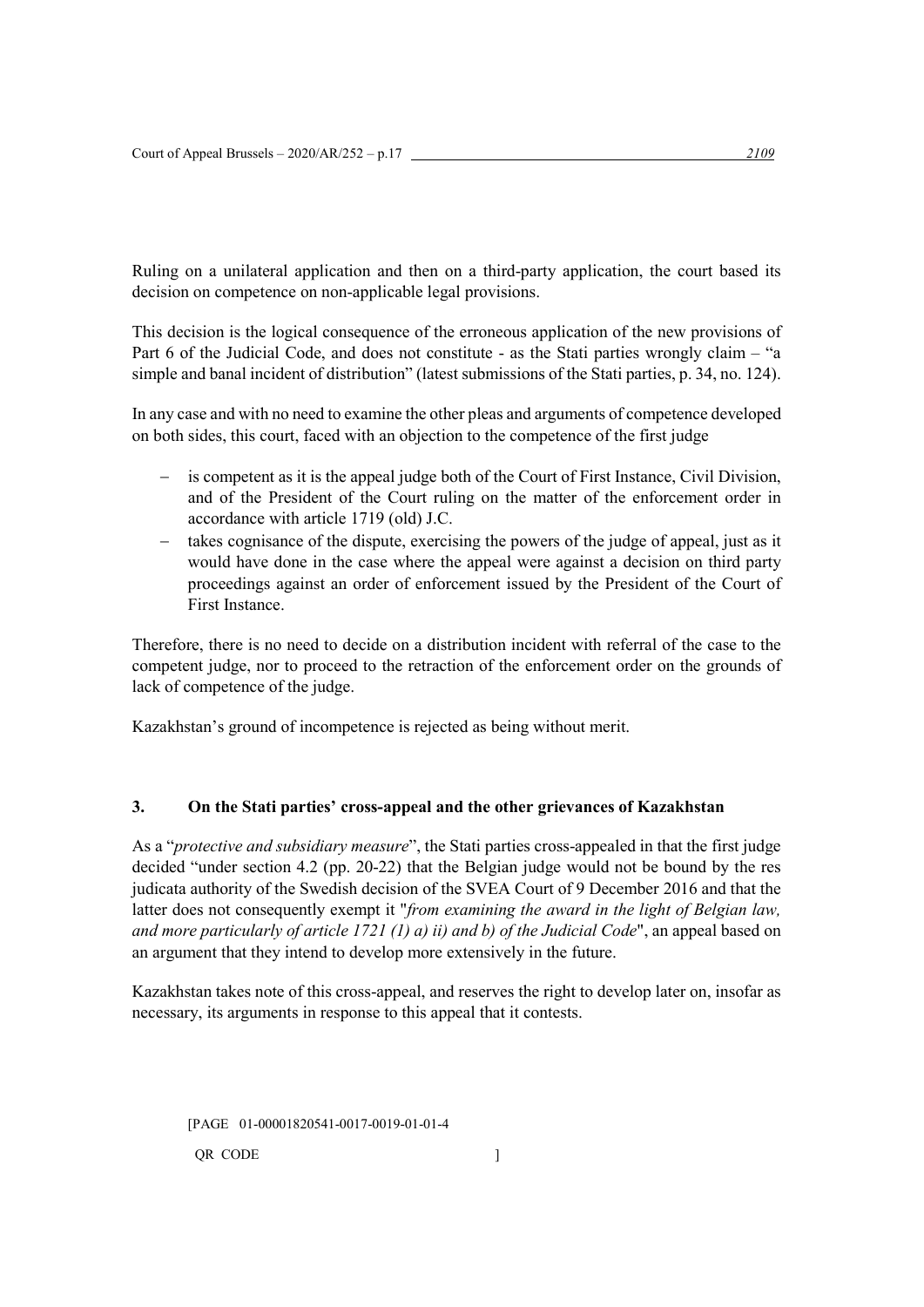The Court notes that the case is not prepared on this point, and the contesting parties intend to set out their point of view in submissions.

The same is true for Kazakhstan's other grievances.

The Court takes note and sets out a schedule for pleadings below

# **4. On Costs**

In view of the foregoing, the court reserves judgment on expenses.

# **FOR THESE REASONS**

# **THE COURT**

Ruling after hearing both parties

Having regard to article 24 of the law of 15 June 1935 on the use of languages in legal cases;

Declares the main appeal admissible;

Rejecting Kazakhstan's ground of incompetence as being without merit, declares itself competent;

For the rest:

Sets the following timetable to allow the parties to take a position on the appellant's other grievances and on the cross-appeal of the Stati parties:

For the Stati parties: 26 February 2021

For Kazakhstan: 30 April 2021

For the Stati parties: 31 May 2021

[PAGE 01-00001820541-0018-0019-01-01-4 QR CODE  $\qquad \qquad$  ]